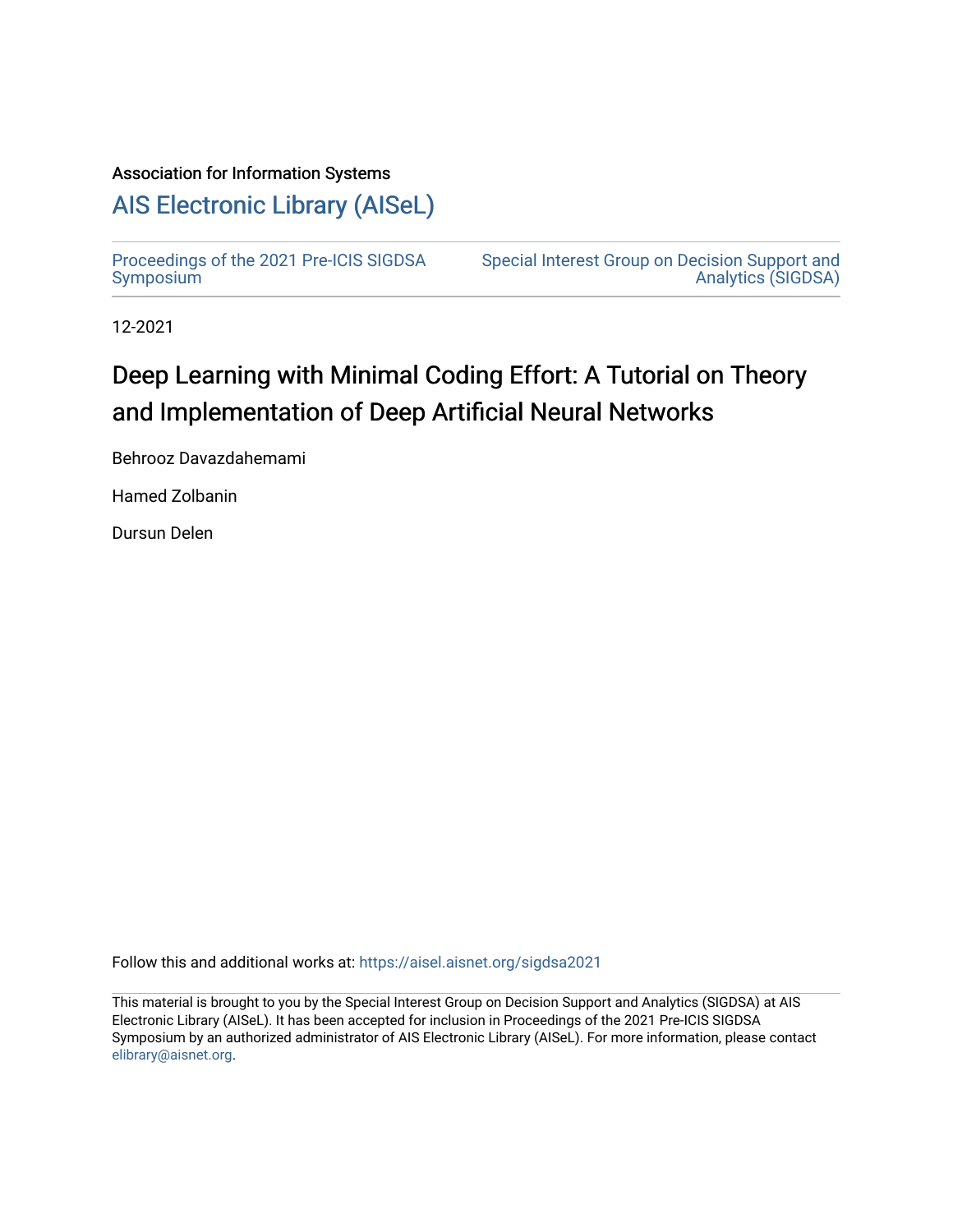# **Deep Learning with Minimal Coding Effort: A Tutorial on Theory and Implementation of Deep Artificial Neural Networks**

*Tutorial*

**Behrooz Davazdahemami**

University of Wisconsin-Whitewater [davazdab@uww.edu](mailto:davazdab@uww.edu)

**Hamed M. Zolbanin** University of Dayton [hmajidizolbanin1@udayton.edu](mailto:hmajidizolbanin1@udayton.edu)

**Dursun Delen** Oklahoma State University [dursun.delen@okstate.edu](mailto:dursun.delen@okstate.edu)

# **Abstract**

*Advances in computer technologies in the past couple of decades has enabled data and computer scientists to employ deep neural networks to detect and analyze complex patterns in large and varied data repositories from a wide variety of application domains. Given the interest in big data and analytics coursework in most information systems departments, this paper provides a step-by-step tutorial on the design and implementation of deep neural networks using an open-source, low-code, intuitive analytics platform. This platform (KNIME) suits well for both technical and non-technical users. Although this tutorial focuses on an image processing (classification) project in the popular context of healthcare, we believe the provided guidelines, with slight modifications, can be applied to the design and implementation of various deep learning architectures built to analyze a wide variety of data types.*

*Keywords: Deep Learning, Improving classroom teaching, Tutorial, Artificial Intelligence*

# **Introduction**

 $\overline{a}$ 

Today, deep learning is increasingly becoming integral to many widely used software services and applications. The primary focus areas of deep learning include speech and audio processing, language modeling, and natural language processing, information retrieval, object recognition and computer vision, and multi-modal and multitask learning (Deng and Yu 2014; Esteva et al. 2019).

KNIME analytics platform [\(https://knime.org\)](https://knime.org/) is a java-based, open-source platform for implementing a wide variety of data mining and machine learning algorithms in a user-friendly, drag-and-drop environment. It provides data analysts with a lot of functionalities to perform almost every operation required in a data analysis project, ranging from data preprocessing and visualization to building and deploying advanced models by creating node and branch workflows<sup>1</sup> . KNIME is currently the first analytics platform of its kind that has integrated with deep learning frameworks and has provided its users with the ability to implement resource-intensive deep learning models using GPUs.

Our purpose in this tutorial is illustrating how the technology can be used for analyzing real medical data. We make use of KNIME, as an easy-to-learn and easy-to-use platform that suits well for technical and nontechnical users alike, particularly due to its drag-&-drop structure, which eliminates the need for

<sup>1</sup> . We assume that the reader has some basic knowledge of working with the KNIME analytics platform. If you are not familiar with KNIME, you may begin by reviewing a quick tutorial provided by the tool's developer:<https://www.knime.com/knime>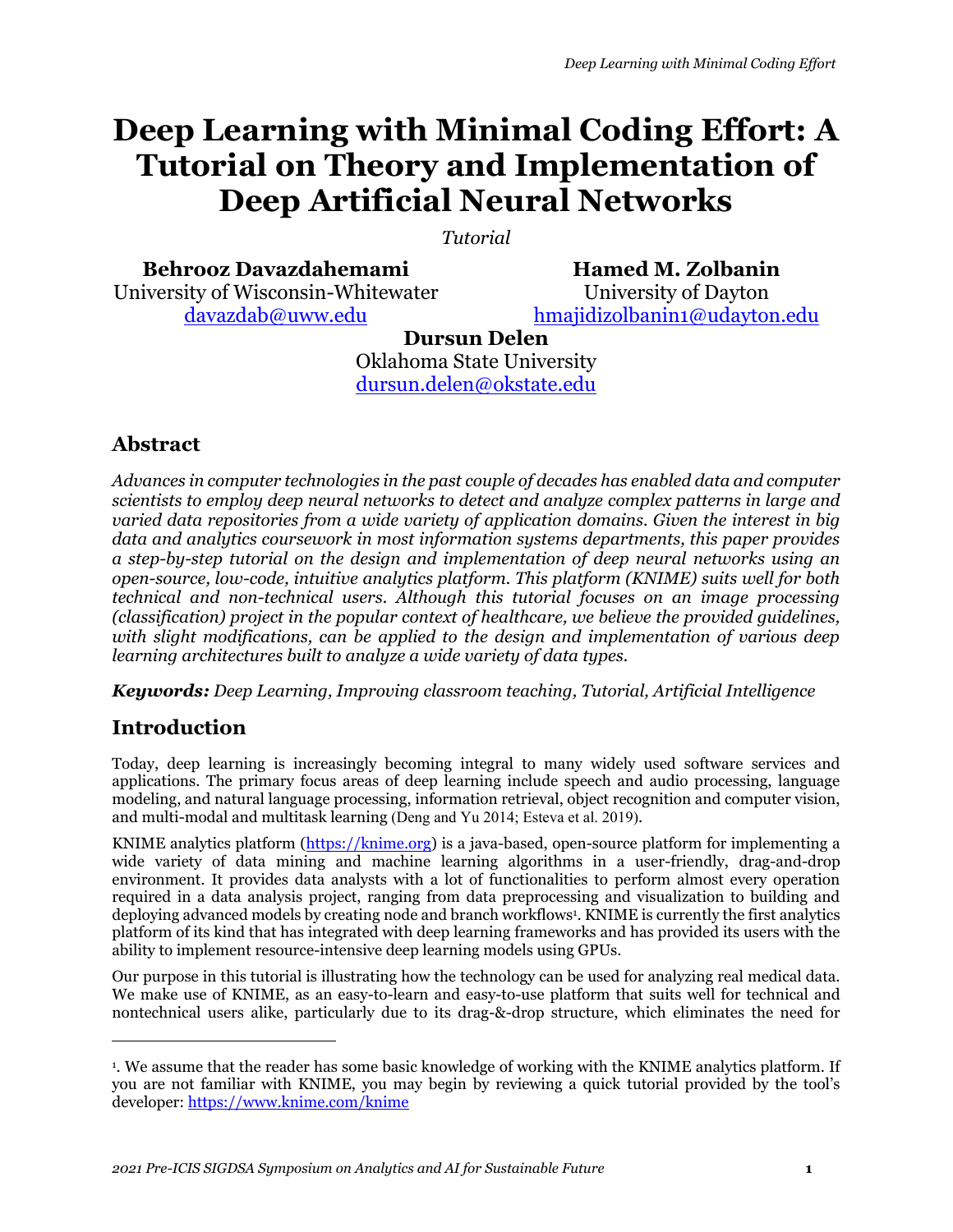knowledge of computer programming. Additionally, because deep learning is popular for its computer vision applications, and given the abundance of medical image data available to medical decision makers, we choose medical image classification as the application area in our demonstrations. Specifically, we employ deep learning technology to develop a medical decision support system to help physicians diagnose pneumonia using chest x-ray images.

#### *Convolutional Neural Networks*

Convolutional Neural Networks (LeCun et al. 1989), also known as CNNs, are among the most popular types of deep learning architectures. CNNs are, essentially, a variation of the Multi-Layer Perceptron (MLP) architecture designed to recognize visual patterns directly from pixel images with minimal preprocessing (LeCun and Bengio 1998); however, they are also applicable to non-image data sets. The main characteristic of the convolutional networks is having at least one layer involving a convolution weight function, instead of the general matrix multiplication.

Convolution is a linear operation whose purpose is extracting simple patterns from sophisticated patterns observed in input data. For instance, in processing an image containing several objects and colors, convolution functions can extract simple patterns such as the existence of horizontal or vertical lines or edges in different parts of the picture. A layer containing a convolution function in a CNN is called a *convolution layer*.

In a convolution layer, a set of weights, referred to as *convolution kernel* or *filter*, are shared between inputs. This kernel, which is commonly represented by a small matrix of size  $W_{\text{rxc}}$ , moves around the input matrix to produce the outputs (Cornelisse 2018). For a given input matrix *V,* the convolution function can be expressed as:

$$
z_{i,j} = \sum_{k=1}^{r} \sum_{l=1}^{c} w_{k,l} v_{i+k-1,j+l-1}
$$

As an example, suppose the input matrix to a layer *(V)* and the convolution kernel *(W)* are given as follows:

$$
V = \begin{bmatrix} 1 & 0 & 1 & 0 & 1 & 1 \\ 1 & 1 & 0 & 1 & 1 & 1 \\ 1 & 1 & 0 & 0 & 0 & 1 \end{bmatrix} \qquad W = \begin{bmatrix} 0 & 1 \\ 1 & 1 \end{bmatrix}
$$

Figure 1 illustrates how the convolution function computes the output. As shown, each element of the output matrix is obtained by adding the one-by-one point multiplications of the kernel elements by the corresponding  $r \times c$  subset of the input matrix elements (in this example,  $r = c = 2$  because the kernel is  $2 \times 2$ ). For instance,  $Z_{12}$  (the second element in the first row of the output matrix) equals  $O(0) + 1(1) + 1(1) + 1(0)$  $= 2.$ 



**Figure 1- Convolution of a 2×2 kernel by a 3×6 input matrix**

In the above example, the magnitude of each element in the output matrix depends directly on the extent to which the kernel matches with the  $2\times 2$  subset of the input matrix. For example,  $Z_{14}$  is the result of convoluting the kernel by the part of the input matrix that is the same as the kernel (see Figure 2). Hence, the convolution operation indeed converts the input matrix to an output in which those elements that have a particular, desired characteristic (as reflected by the kernel) are amplified.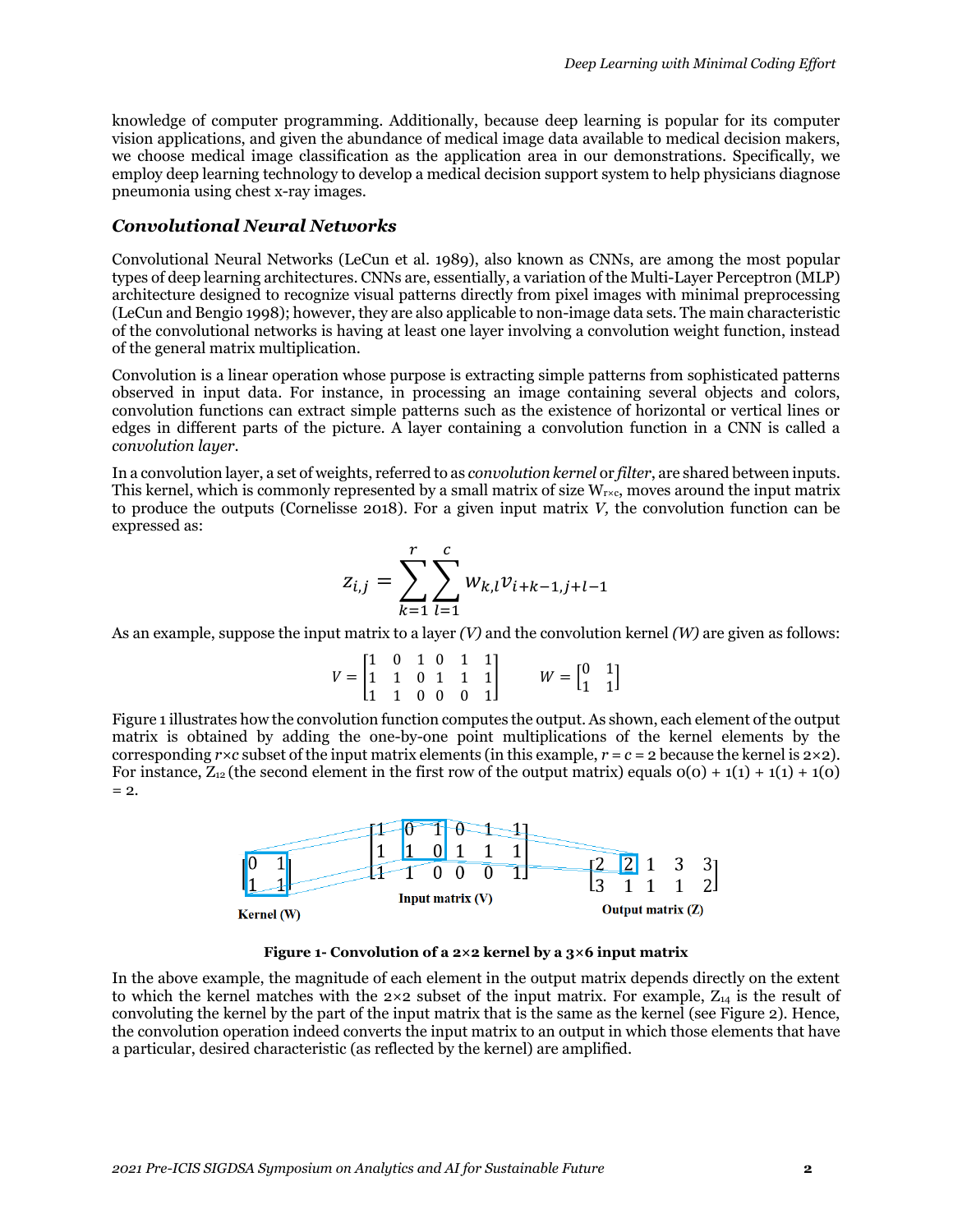|                                             | $\mathbf{0}$ |            |                                                        |                                             |
|---------------------------------------------|--------------|------------|--------------------------------------------------------|---------------------------------------------|
| $\begin{bmatrix} 1 \\ 1 \\ 1 \end{bmatrix}$ | 1            |            | $\begin{bmatrix} 1 & 0 & 1 \\ 0 & 1 & 1 \end{bmatrix}$ | $\begin{bmatrix} 1 \\ 1 \\ 1 \end{bmatrix}$ |
|                                             | $\mathbf{1}$ | $0\quad 0$ | $\overline{0}$                                         |                                             |

#### **Figure 2- Output of convolution operation is maximized if kernel matches the input submatrix**

This feature of convolution functions is especially very useful in practical image processing applications. For instance, if the input matrix represents pixels of an image, a kernel representing a particular shape (e.g., a diagonal line) may be convoluted into that image to extract parts of it that include the desired shape. Figure 3 depicts the result of applying a 3×3 horizontal line kernel to a 15×15 image of a square.



#### **Figure 3- Using convolution for extracting features from images (horizontal lines in this example)**

Convolution layers are often followed by a pooling (a.k.a. subsampling) layer. Pooling layers are in charge of consolidating large tensors (i.e., multidimensional vectors) to one with a smaller size, and reducing the number of model parameters while keeping their important features (Sharda et al. 2019).

Pooling can be thought of as an operation that summarizes large inputs - whose features are already extracted by the convolution layer - and shows us just the important parts (i.e., desired features) in each small neighborhood in the input space. For instance, in the case of the example shown in Figure 3, if we use a 3×3 consolidation window to place a max-pooling layer after the convolution layer, the output will be similar to what is shown in Figure 4. As it can be seen, the already convoluted  $15\times15$  image is consolidated in a 5×5 image, while the main features (i.e., horizontal lines) are preserved.



#### **Figure 4- Example of applying max pooling on an image to reduce its size**

Pooling is occasionally used just to modify the size of matrices coming from the previous layer so that it conforms to the requirements of the following layer in the network. The choice of proper pooling operation, as well as the decision to include a pooling layer in the network at all, depends highly on the context and properties of the problem that the network is trying to solve. There are some guidelines in the literature to help in making such decisions by the network designers (Boureau et al. 2010, 2011; Scherer et al. 2010).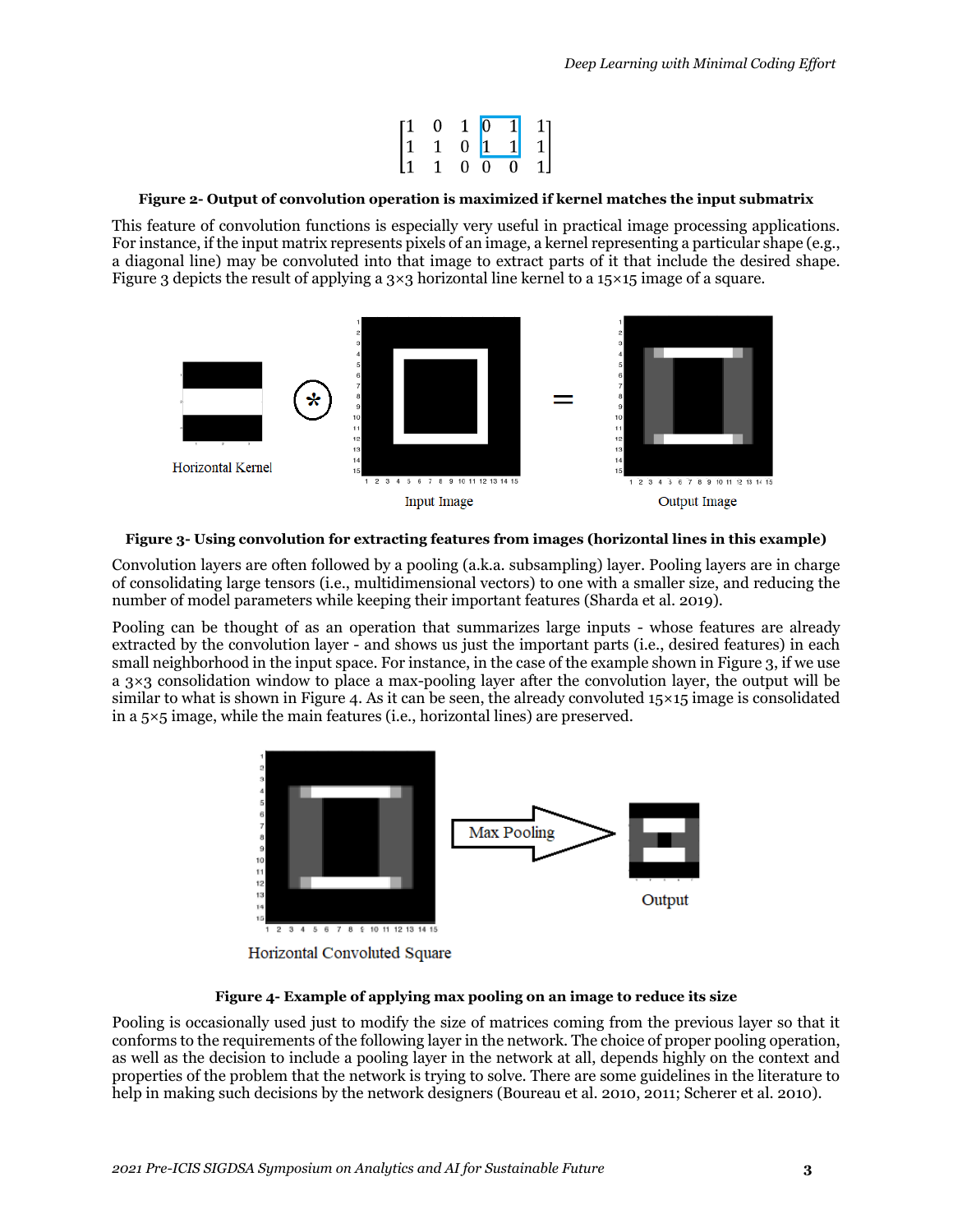## *Image Classification using CNNs*

An image, in terms of data type, is nothing but a tensor of numbers each representing the color intensity of its corresponding pixel. For a grayscale image, each pixel can be represented by a number between 0 and 255 indicating the intensity of the black color. Therefore, grayscale images are *single-channel*, which means each pixel in them can be represented by a single number. For colored images, on the other hand, each pixel should be represented with three distinct numbers, indicating intensities of the three primary colors *Red*, *Green*, and *Blue* (*RGB*) for reproducing the color of that particular pixel. Hence, with color images we deal with three channels.

Any image processing task, then treats each image as a two- (grayscale) or three-dimensional (color) tensor. Given that, even a relatively small image would involve thousands of numbers each representing a pixel of that. While ach of those numbers can be treated as an input to an MLP deep network, that would require assigning a unique weight parameter to each input which leads to increasing the time required for optimizing the network in an exponential manner. For instance, a small image of size 150x150 pixels would require 22,500 weight parameters to be assigned to the inputs per each neuron they go into throughout the network, each of which needs to be updated several times during the network training.

To avoid this issue CNNs use a set of convolution kernels (a.k.a. filters) as shared weight parameters between inputs. Each kernel moves around the image matrix/tensor to produce the output matrix. By convolving a kernel into a matrix, we actually are converting the input matrix to an output in which the parts that have a particular feature (reflected by the kernel) are bolded. This characteristic is especially useful in practical image processing applications, where each kernel can represent a particular pattern or shape (e.g. edges, roundness, horizontal lines, etc.) and convolving that into a given image leads to bolding parts of the image including that specific pattern or shape (see the example provided in Figure 3).

In a typical image processing task using CNNs hundreds of kernels of a given size (normally 2x2 or 3x3) will be produced randomly and applied sequentially to each image to extract various features (i.e., patterns) involved in that. Each kernel will then be updated (i.e., trained) throughout the network training process such that the extracted features become more relevant and distinctive in determining the specific class to which the image belongs. The general process for an image classification task using CNN networks is shown in Figure 5 and described below.



**Figure 5- The general process of image classification using CNN deep networks**

# *KNIME Keras Deep Learning Integration*

 $\overline{a}$ 

In its recent versions, KNIME has released a new extension called Keras deep learning integration<sup>2</sup> that facilitates implementation of deep learning models without any coding requirements. Using Keras deep learning integration in KNIME one can design, train, and deploy various kinds of deep neural networks (not limited to CNNs) just by a few drags and drops. Various types of deep neural network layers are encapsulated in the form of nodes in KNIME's node and branch context, and a user can simply create a network by dropping the required type of layers (e.g., input, convolution, pooling, etc.) in a workflow area and connecting them using arrows in the sequential order specified in the design stage.

<sup>2</sup> Installation guides for the Keras extension are available at:<https://www.knime.com/deeplearning/keras>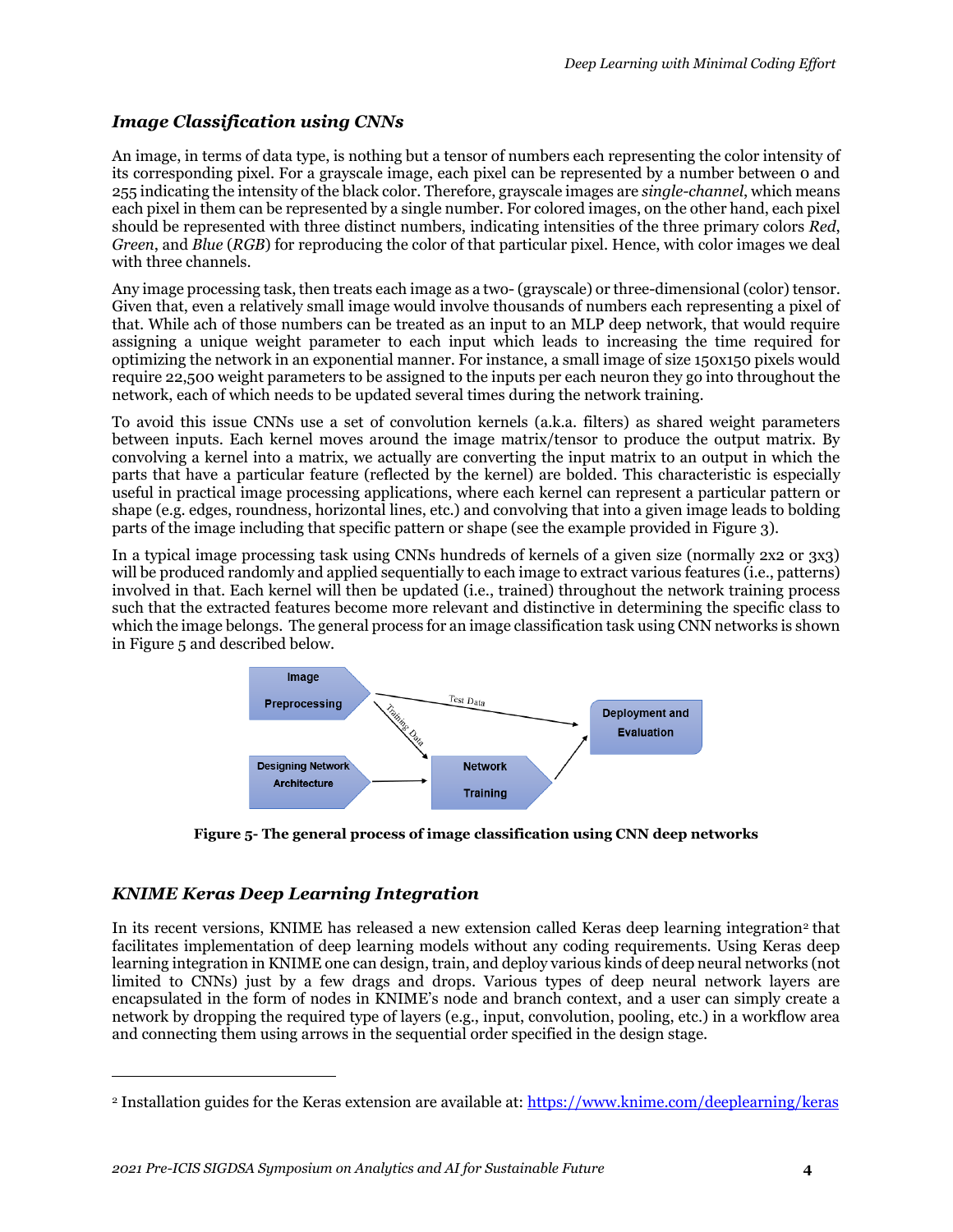Each node in KNIME has a configuration window, where the users can determine corresponding parameters. In the context of Keras nodes, users can specify, through the nodes' configuration window, such parameters as input shape, number of kernels, kernel shape, number of epochs, batch size, and optimization method without any coding effort.

In the next section, we use a real dataset to demonstrate how a deep learning image classification project can be implemented in KNIME by the means of the Keras integration.

# **Step-by-Step Image Classification in KNIME**

## *Problem*

One of the major applications of image processing is within the healthcare industry. Medical images for a long time have been invaluable sources of information for the physicians in their diagnoses. While in most cases physicians are readily able to make the right diagnosis through visual assessment of medical images, yet they are not mistake-proof. Clinical Decision Support Systems (CDSSs) are computer information systems designed to aid clinicians in doing a more scrutinized assessment of the patients' situations from various aspects and make optimal decisions, which ultimately lead to saving more lives and money.

Processing medical images using deep learning techniques has recently been subject to a lot of interest as a cutting-edge CDSS solution to help reducing the chances of mistakes in physicians' diagnoses based on these sources of information (Deserno 2011; Eklund et al. 2013). Specifically, in these solutions, huge repositories of historical expert-annotated medical images are being used to train complex deep networks for classifying medical images of a given organ as evidence for various conditions relevant to that area in the human body.

In this tutorial, for demonstration purposes, we use a relatively small sample of expert-annotated chest X-Ray images taken from a larger set of annotated images provided by Wang et al. (Wang et al. 2017). While the original dataset includes multiple labels for each image, indicating the conditions shown by that, we limited our dataset to only 5,856 images, from which 4,273 (73%) indicating the existence of Pneumonia, whereas the rest (1,583; %27) are related to the normal patients (i.e., no condition). Therefore, the problem to be addressed by the image processing task, explained next, is to train a CNN deep network aiming at automatically classifying images in the dataset into either Pneumonia or Normal classes.

## *Importing images into KNIME and creating labels*

Clearly, the first step in each data processing task is to read the dataset from an external environment. In KNIME, there are multiple nodes designed for inserting and reading various data types from either local hard disks or even clouds. Since in this case we need to insert around 6,000 image files into KNIME, we first need to create a list of files along with their location URL (either on the web or on local storage), so that KNIME can refer to those locations and read the images. This task can be easily done using a "List Files" node in KNIME.

Before bringing images into KNIME, we have already copied all the images in a single folder on our local hard disk. In addition, for simplicity, we have renamed the image files and added their labels (Normal or Pneumonia) to the beginning of their names. After adding the List Files node to the KNIME workflow, we can simply right-click on that and open the Configurations window for that node. All we need to do at this stage is to browse the folder including the images on our local disk. The node also provides us with multiple options to specify which files (based on their extension, naming patterns, etc.) from the corresponding folder should be listed. However, we do not need any filters to be applied in this particular example. Once you confirm the configurations and execute the List Files node, the node's output should look like Figure 6, where a URL has been created for each image file located in the folder.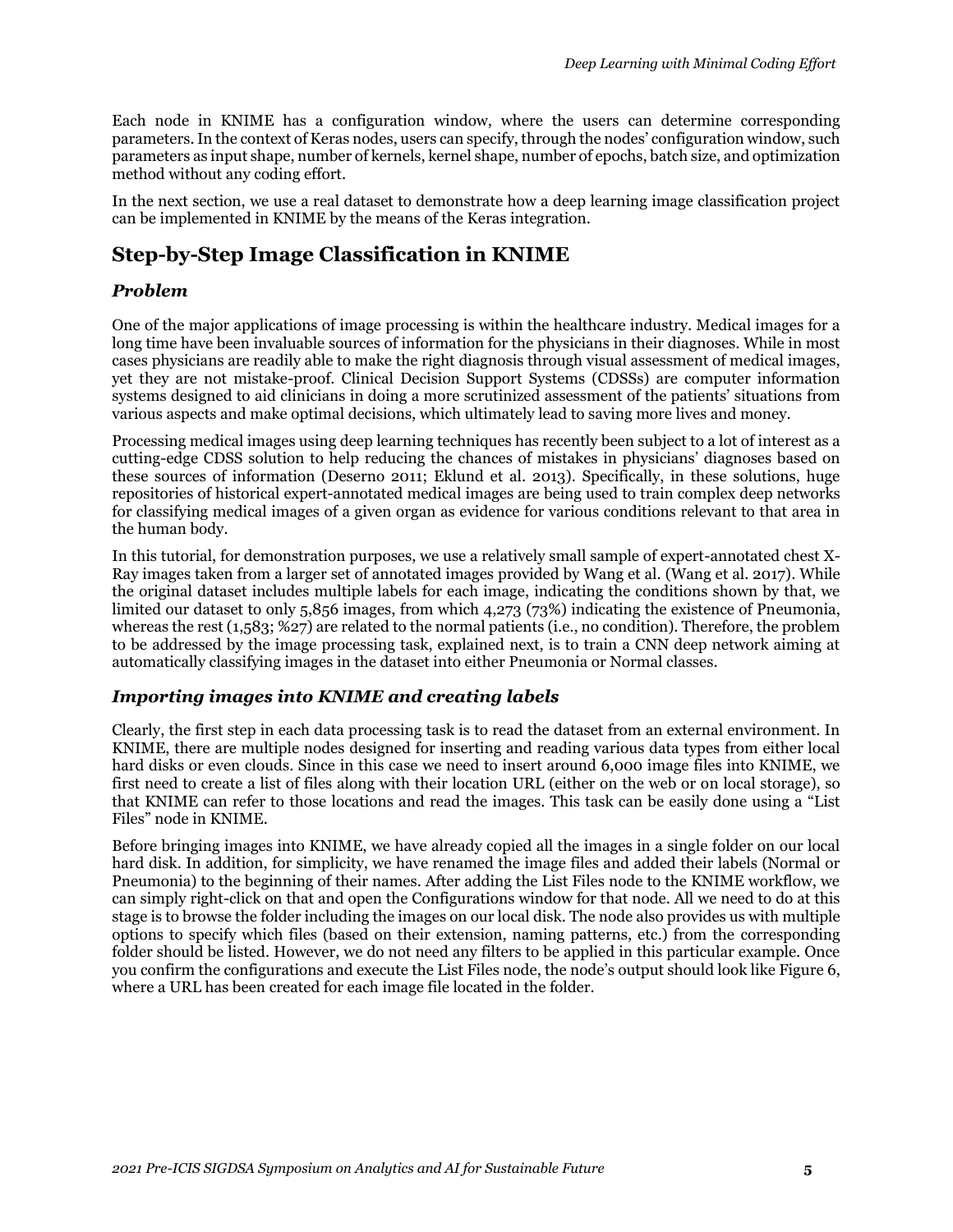| File List - 2:243 - List Files (Select folder of) |                                               |                                                  |  |  |  |  |  |  |
|---------------------------------------------------|-----------------------------------------------|--------------------------------------------------|--|--|--|--|--|--|
| File Hilite Navigation View                       |                                               |                                                  |  |  |  |  |  |  |
| Table "default" - Rows: 5856                      | Spec - Columns: 2 Properties Flow Variables   |                                                  |  |  |  |  |  |  |
| Row ID                                            | S Location                                    | S URL                                            |  |  |  |  |  |  |
| <b>Row1130</b>                                    | D: Wedical images \Data\All\NORMAL2-IM-08     | file:/D:/Medical%20images/Data/All/NORMAL2-IM-08 |  |  |  |  |  |  |
| Row1131                                           | D: Wedical images \Data \All \NORMAL2-IM-08   | file:/D:/Medical%20images/Data/All/NORMAL2-IM-08 |  |  |  |  |  |  |
| Row 1132                                          | D: Wedical images \Data\All\NORMAL2-IM-08     | file:/D:/Medical%20images/Data/All/NORMAL2-IM-08 |  |  |  |  |  |  |
| Row 1133                                          | D: Wedical images \Data\All\NORMAL2-IM-08     | file:/D:/Medical%20images/Data/All/NORMAL2-IM-08 |  |  |  |  |  |  |
| <b>Row1134</b>                                    | D: Wedical images \Data\All\NORMAL2-IM-08     | file:/D:/Medical%20images/Data/All/NORMAL2-IM-08 |  |  |  |  |  |  |
| <b>Row1135</b>                                    | D: Wedical images \Data\All\NORMAL2-IM-08     | file:/D:/Medical%20images/Data/All/NORMAL2-IM-08 |  |  |  |  |  |  |
| <b>Row1136</b>                                    | D: Wedical images \Data\All\NORMAL2-IM-08     | file:/D:/Medical%20images/Data/All/NORMAL2-IM-08 |  |  |  |  |  |  |
| <b>Row1137</b>                                    | D: Wedical images \Data\All\NORMAL2-IM-08     | file:/D:/Medical%20images/Data/All/NORMAL2-IM-08 |  |  |  |  |  |  |
| <b>Row1138</b>                                    | D: Wedical images \Data \All \NORMAL2-IM-08   | file:/D:/Medical%20images/Data/All/NORMAL2-IM-08 |  |  |  |  |  |  |
| Row 1139                                          | D: Medical images \Data\All\NORMAL2-IM-08     | file:/D:/Medical%20images/Data/All/NORMAL2-IM-08 |  |  |  |  |  |  |
| Row 1140                                          | D: Medical images \Data \All \NORMAL2-IM-08   | file:/D:/Medical%20images/Data/All/NORMAL2-IM-08 |  |  |  |  |  |  |
| Row1141                                           | D: Medical images \Data \All \NORMAL2-IM-08   | file:/D:/Medical%20images/Data/All/NORMAL2-IM-08 |  |  |  |  |  |  |
| <b>Row1142</b>                                    | D: Wedical images \Data \All \NORMAL 2-IM-08. | file:/D:/Medical%20images/Data/All/NORMAL2-IM-08 |  |  |  |  |  |  |

**Figure 6- The output of List File node with image URLs**

After creating the file list, we need to add an additional column to that to specify the class label of each image file. Since we have already added labels to the beginning of file names, and the files are sorted in alphabetical order in the file list, we can simply use the Row Indices to create class labels. That is, the first 1,583 image files in the list are assigned a "Normal" label and the rest of the list get a "Pneumonia" label. A Rule Engine node in KNIME can be used to apply this simple rule (or any other if-then type of rule) to our existing file list and create the class column. To this end, we need to connect the output terminal of the List Files node to the input terminal of Rule Engine and use the following self-explaining syntax in the Expression section of the Rule Engine configurations dialog, shown in Figure 7.

| \$\$ROWINDEX\$\$<1583 => "Normal"<br>$\frac{s}{s}$<br>$2$ TRUE => "Pneumonia" | Α      |
|-------------------------------------------------------------------------------|--------|
|                                                                               | $\sim$ |
| $\vert$ S<br>Append Column: Class                                             |        |
| Replace Column: SURL<br>$\sim$                                                |        |
| OK<br>Cancel<br>Apply                                                         |        |

**Figure 7- Adding a "Class" column for image labels using Rule Engine node**

## *Pre-processing images*

After creating a list of image file URLs along with their corresponding labels, we can use an *Image Reader (Table)* node to read the image files from the provided URLs. The images used in this study are all in the PNG format, however the Image Reader node supports a wide variety of other image formats (i.e., all the file formats supported by the Bio-Formats library) as well. More information about the supported formats in this library is provided in the following website:<http://loci.wisc.edu/bio-formats/formats> . The Image Reader function in KNIME basically reads the provided images and converts and imports them to the KNIME internal image format, compatible with the KNIME's image processing nodes.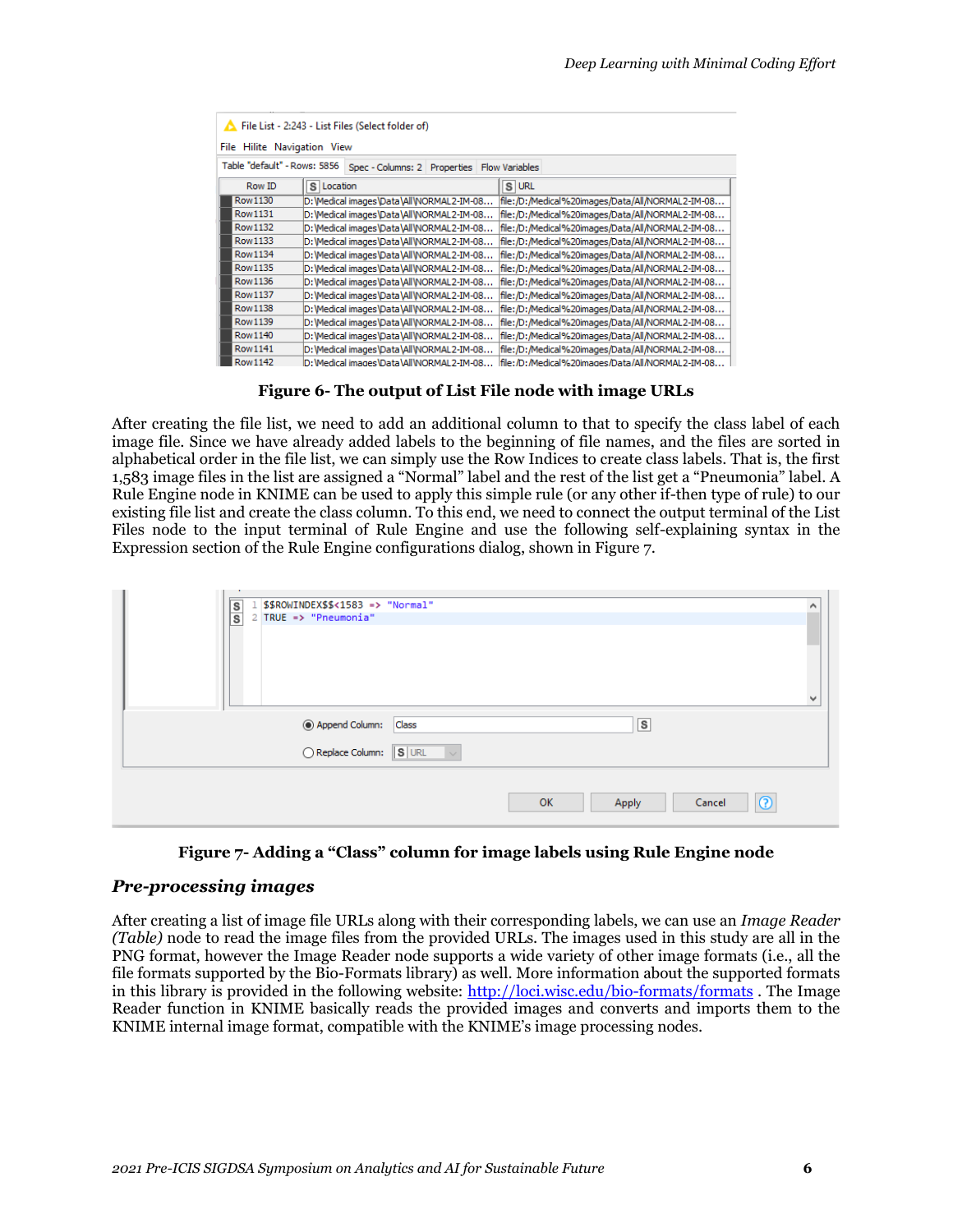To configure the *Image Reader (Table)* node, we first need to specify which column of the file list table (i.e., output of the Rule Engine node) provides the path to the image files (i.e., Location in this example). In addition, we have to specify two other important elements in this section, namely Image Factory, and Pixel Type. The former determines the way we would like our images to be converted to arrays of numbers in KNIME. The Array Image Factory method converts each image (with all its channels) to a single array, whereas Planar Image Factory stores each channel in a separate array and Cell Image Factory creates multiple arrays of the same size for storing each image. The main difference among these options is different speed in accessing the resulted stored images (Array Image Factory is the fastest) as well as limitations in the number of pixels (Array Image Factory is the most limited). For this study, since the images are all reasonably small, we have set this option on Array Image Factory.

The Pixel Type option asks for the numeric type of pixel values (i.e., integer, binary, float, long, etc.). If you are not sure about your images' pixel types, it is always safe to choose the <Automatic> option and let KNIME to identify the right pixel type for us. After making and confirming these changes (leave the other options unchanged), we may execute the node to import the images (see Figure 8). Next, the imported images need to be processed before we can use them to train the deep networks.



**Figure 8- Output of the Image Reader node**

Each image channel is considered as a matrix of real numbers in the range of [0, 255], where each number indicating the intensity of the color corresponding to that channel in that pixel. These pixels' color intensities need to be *normalized* to a small range, typically [0, 1], in order to avoid any biases in training the classification models. This can be done using the *Image Calculator* node in KNIME. For normalization, the mathematical operation we need to apply to the pixels is simply dividing them by 255. We have also set this node to replace the original images by the normalized ones, and to use FLOATTYPE pixels for creating its output. It is important to choose the pixel types as either FLOATTYPE or DOUBLETYPE to precisely keep the original variety in their color intensity.

The next adjustment we need to perform on the images is to unify their sizes. Images in a dataset might have various sizes. In a given CNN, every input tensor must be of the same size. For this purpose, we may employ the KNIME node called *Image Resizer*. The choice of resizing strategy is particularly critical when at least some images need to be resized to a size larger than their original dimension. However, for reducing dimensions (which is the case in this project) typically all the interpolation strategies would work equally well. For this study, we chose a manual resizing mode, where the absolute size of both X and Y dimensions of the images are set to be resized to 150px.

Figure 9 shows the nodes described in this section in the KNIME workflow area.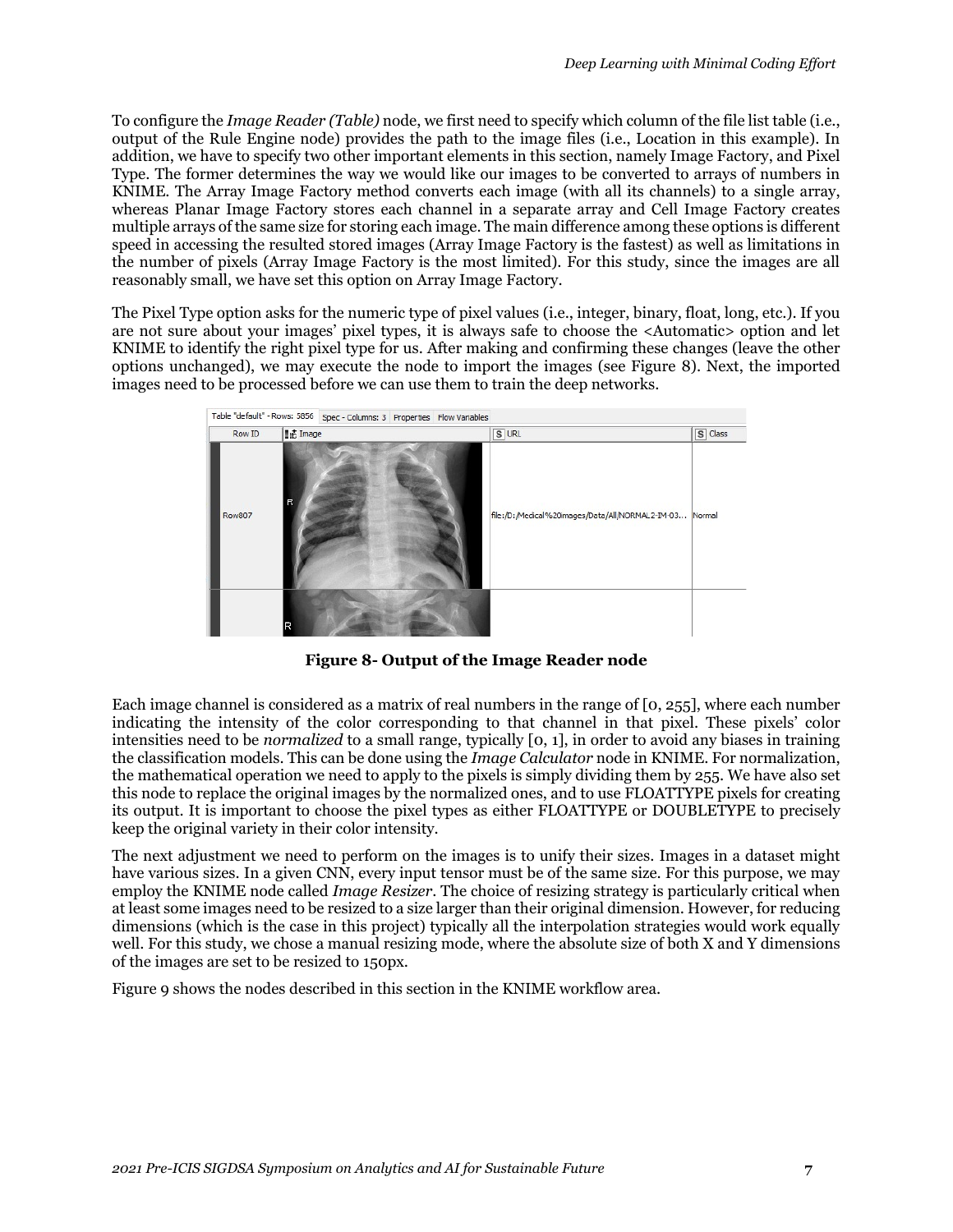

**Figure 9- The image pre-processing nodes in the KNIME workflow**

#### *Designing network architecture*

The network design stage in deep learning applications involves specifying several key elements, including number and type of layers, number of units of each layer, transfer function of each layer, and several other parameters specific to each layer type. The first layer in every typical deep network architecture is the *Input Layer*, which specifies the shape, data type, and data format of the input tensors. An input layer can be defined in the network architecture in KNIME using the *Keras Input Layer* node. In our example, the input tensors (images) are basically two-dimensional matrices of size 150×150. Because our images in this case are all grayscale, we have only 1 channel, which should be specified in the input shape. Therefore, the input shape that should be specified in the node configuration is either  $150\times150\times150\times150\times150$ .

The input should then pass through one or multiple convolution layers to be processed. Each convolution layer has a limited capability in extracting features from a given input; therefore, depending on the complexity of the classification task and the variety of images, we might need to add more convolution layers in a sequential manner, so that the feature extraction load gets distributed on them. In the case of our example, since our images are highly similar (i.e., all are from the same organ in the same position), we chose to include only three convolution layers. The KNIME node designed for adding a single convolution layer to the network architecture for image classification is the *Keras Convolution 2D Layer* node. In the configuration dialog of a given convolution layer node we need to specify the number of filters (i.e., feature maps resulted from that layer), kernel size (i.e., size of the convolution window), stride (i.e., the kernel movement size), padding strategy (i.e. whether to pad the output feature map to make to the same size as the input image (same) vs. no padding (valid)), the dilation rate (i.e., number of pixels to be skipped during convolution), and the activation function.

As a rule of thumb, it is recommended that in case of using multiple convolution layers, we begin with a small number of filters in the first layers and gradually increase that in the following layers. In this project we decided to consider only 32 feature maps (filters) for the first layer. The second layer was also given 32 filters, however we increased that to 64 for the third convolution layer.

We have specified a stride size of  $(1, 1)$  for this example, which means the convolution window should move around each image with a step size of 1 pixel in horizontal as well as vertical directions. Using a (1, 1) stride size, always the pooled image will have the same size as the image coming into the pooling layer.

Each of the convolution layers in the network architecture is followed by a *Keras Max Pooling 2D* layer. As mentioned earlier, a pooling layer is generally meant to consolidate the elements of a convoluted image, while keeping its most important features. The *pool size* parameter is in fact the dimensions of the consolidation window. Like the convolution operation, for pooling we also need to specify a stride factor for moving of the pooling window around the images.

After including a sufficient number of convolution and pooling layers in a sequential manner, the processed images need to pass through one or more *dense* layers to be classified. However, dense layers only expect arrays as input and are not compatible with matrix representation of images. To address this issue, we need to pass the images through a *Keras Flatten Layer* before sending them into any dense layer. What happens in a flatten layer is that it simply stacks the rows of any given matrix after each other and converts it to an array. The flattened feature maps then should pass through one or more dense layers for the ultimate classification task to be accomplished. The output layer in a typical CNN classification network is a dense layer with only 1 unit. Depending on the number of feasible states of the output, the output dense layer should have either a single neuron with a *Sigmoid* activation function (for binary target variables) or *m* neurons with a *Softmax* activation function (for a multinomial target variable with *m* levels).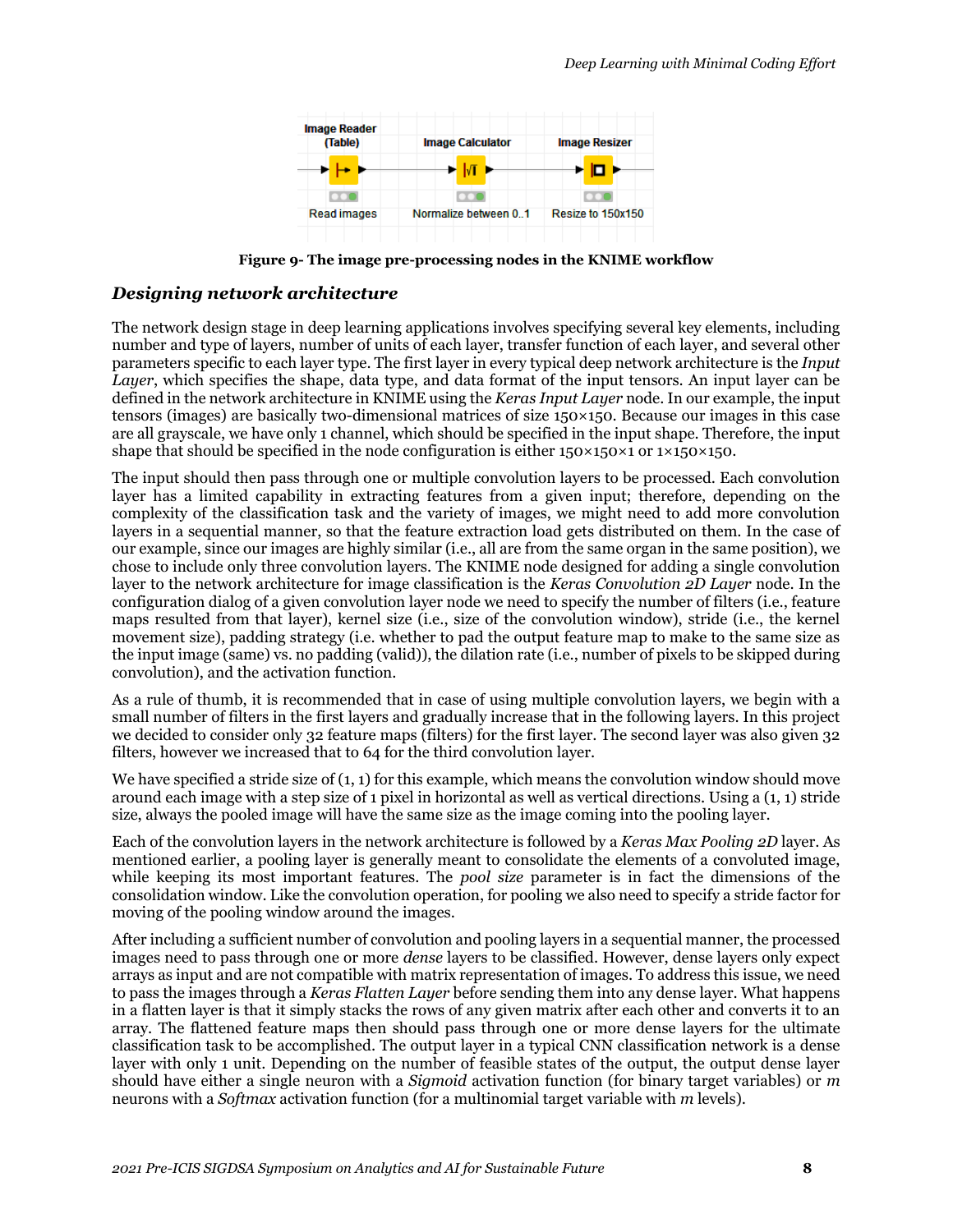Additionally, and as an option, in many cases network designers consider one or more *Dropout Layers* in between two consecutive layers of each kind in the network architecture. A Dropout layer randomly sets a given fraction of input units of its following layer to zero at each update during the training (Hinton et al., 2012; Srivastava et al., 2014). Even though this leads to losing some information, it is shown to be very helpful in avoiding overfitting of the classification model to the training data during the training stage. In this project, for demonstration purposes we incorporated only one dropout layer between the two dense layers with a 0.5 drop rate.

Figure 10 demonstrates all the network layers included in the sequential order described above within the KNIME workflow.



**Figure 10- The CNN sequential network architecture**

## *Network Training*

Once the network architecture is determined, we can start feeding the pre-processed data into the designed network and train network weights. Obtaining a large enough set of labeled medical images, however, is challenging in most of the practical cases as even in case of having access to a large pool of images, labeling them requires so much time and expertise. Fortunately, we can trick a neural network by providing it with multiple modified (rotated, zoomed, cropped, flipped, etc.) versions of the same image and improve its learning by such artificially augmented datasets. This trick is known as data augmentation and several different approaches have been proposed in the literature for this purpose (Lee et al. 2015; Perez and Wang 2017; Taylor and Nitschke 2017). Figure 11 demonstrates an example of data augmentation taken from (Liu et al. 2017) , in which 16 different modifications (right) of a given image are created just by a random combination of rotating (randomly between -20 and 20 degrees), shrinking (by a factor randomly chosen between 1 and 1.33), and cropping (to a 64x64 pixel image around a randomly chosen center) of the original image (left). Hence, before training our network we may perform some additional preprocessing and augmentation on the training data in KNIME.

In the preprocessing stage, we created a categorical target variable (i.e., Normal vs. Pneumonia); however, neural networks expect only numeric variables for both predictors and target. Hence, after partitioning we used a *Category to Number* node in KNIME to convert those string variables to numeric values (0 vs. 1).

The training dataset is now ready for data augmentation. One of the key features of the KNIME analytics platform is the flexibility it provides to the users by being integrable to several popular programming languages including Python, R, and Java. Since by the time of writing this paper there is no standard node in KNIME to perform data augmentation for image processing, we simply used a *Python Script (1=>1)* node to write a small code in Python for data augmentation. This is a standard KNIME node designed for inserting a piece of customized Python code in a workflow to process data. The  $(1 = > 1)$  part of the node name indicates that it has only one input and one output port, which means it can receive input from a single node in the workflow and deliver its output to a single node as well. There are other varieties of the Python Script node available as well, in case one needs to combine data coming from multiple nodes or to send out multiple outputs to different nodes.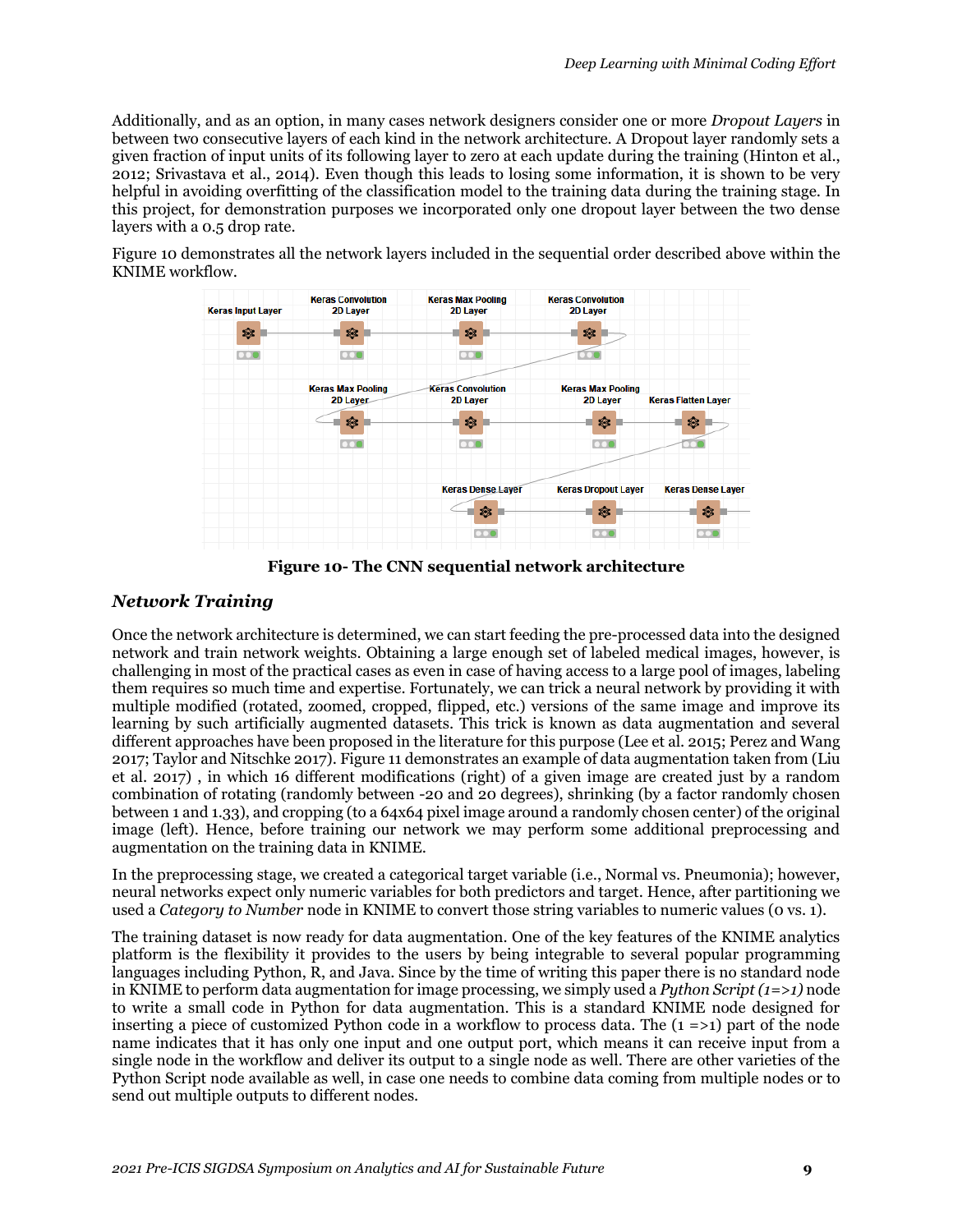

#### **Figure 11- An example of image augmentation, a method to artificially increase the sample size in image processing problems**

The following Python script was used to augment the training image dataset. First, we should import the required Python libraries as follows.

```
import os
os.environ["KERAS_BACKEND"] = "tensorflow"
from keras.preprocessing.image import ImageDataGenerator
import numpy as np
import pandas as pd
from pandas import DataFrame
from KNIPImage import KNIPImage
from scipy import ndimage
import keras
```
Next, we need to prepare our input data. That is, to read images from the previous node and convert them to python arrays as well as to read the Class associated with each image. The parts of the code that may be modified when you process your own datasets have been highlighted. In this case, the highlighted elements are the names of target and image variables from the input table as well as the number of categories of the target variable.

```
y train = keras.utils.to categorical(input table['Class'],
num_classes=2)
x train = []for img in input_table['Image']:
    x_train.append(img.array)
```
The converted image python list (i.e., x-train) will have a shape of (50, 150, 150), where 50 indicates the default batch size of the Python Script node (does not matter for this operation), and 150, 150 indicates the dimensions of each image. However, in the following steps of the code, python expects an array of rank 4 in the form of (batch size, dimension1, dimension2, channel) for image augmentation. The problem is that with single channel (i.e., grayscale) images, python considers each image as a 2-dimensional tensor when it reads them from the input table. We should fix this problem before proceeding by adding an extra dimension to *x\_train* using numpy reshape function and then transposing the result so that the dimensions become compatible with the expected format mentioned. Finally, we may convert the python list x\_train, to a python array format for the augmentation operation. Note that the first line of the following code is not needed when colored images are analyzed as python automatically identifies the number of channels when reading images.

```
x_train=np.reshape(x_train,(1,)+np.shape(x_train))
x train=x train.transpose(1,2,3,0)
```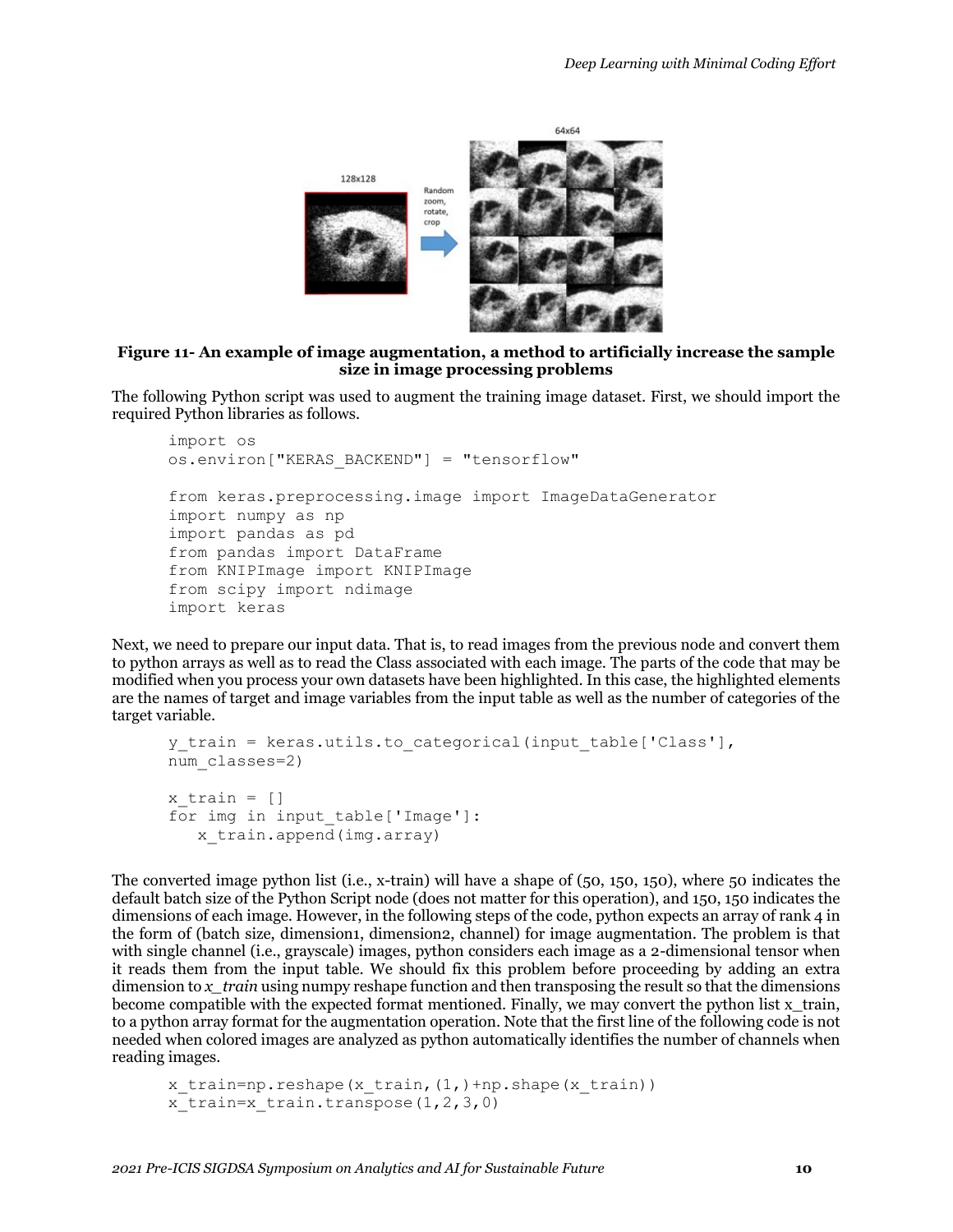$x$  train = np.asarray(x train)

Now we have the data ready for augmentation. The following loop can be used for generating modified versions of the training images. What happens is that it first defines an Image Data Generator function, which in this case allows random shearing transformation (shearing angles in counter-clockwise direction), random zoom into images, and random horizontal flip of them. There are several other options for creating a data generator which you may read about in Keras documentation for image preprocessing [\(https://keras.io/preprocessing/image/\)](https://keras.io/preprocessing/image/). Next, it takes each of the 4,000 images within the training data set and using a loop creates 20 randomly modified versions of that (i.e.,  $x_0$ ut). It also assigns the same class as the original image to all its variations (i.e.,  $y_0$  out). Therefore, the output table would include 80,000 images (4,000×20) along with their corresponding classes.

```
train datagen = ImageDataGenerator(shear range=0.2, zoom range=0.2,
horizontal flip=True)
res = train datagen.flow(x train,y train,batch size=20)
i = 0x out = []y out = []nBatches = 0for batch in res:
      for r in range(np.shape(batch[0])[0]):
           x_out.append(KNIPImage(batch[0][r]))
           i\bar{f} (batch[1][r][0] == 1):
                 y_out.append(0)
           else:
                 y_out.append(1)
      nBatches = nBatches + 1
      if nBatches >= 4000:
           break
```
Finally, we should create an output table with  $x_{\text{out}}$  and  $y_{\text{out}}$  as the values of its columns.

```
output table = DataFrame(columns=['Imq', 'Class'])output_table['Img'] = x_out
output table['Class'] = y out
```
The output images again lack the channel dimension due to being grayscale. To fix that, we can connect the output of the *Python Script (1=>1)* node to a *Dimension Extender* node in KNIME to add the channel dimension to the images. In this case, the dimension extender node converts the image tensor formats from (150, 150) to (150, 150, 1), which is expected by Keras for training the network. This format conforms to the format we set in the first layer of the deep network (i.e., the input layer). Note that this step may not be required if you are working with colored images. The part of workflow used for further preprocessing and augmentation of the training dataset are shown in Figure 12.

| <b>Category To Number</b>           | Python Script $(1\Rightarrow 1)$         | <b>Dimension Extender</b>                 |
|-------------------------------------|------------------------------------------|-------------------------------------------|
|                                     |                                          |                                           |
|                                     |                                          |                                           |
| <b>Turn classes into</b><br>indices | Data augumentation and<br>pre processing | <b>Adding the Channel</b><br>dimension to |
|                                     | using Keras                              | grayscale images                          |

**Figure 12- KNIME nodes for training data processing and augmentation**

After this step our training dataset is ready to feed into the designed network to train its parameters. In order to train a deep learning network using Keras in KNIME we can use a *Keras Network Learner* node.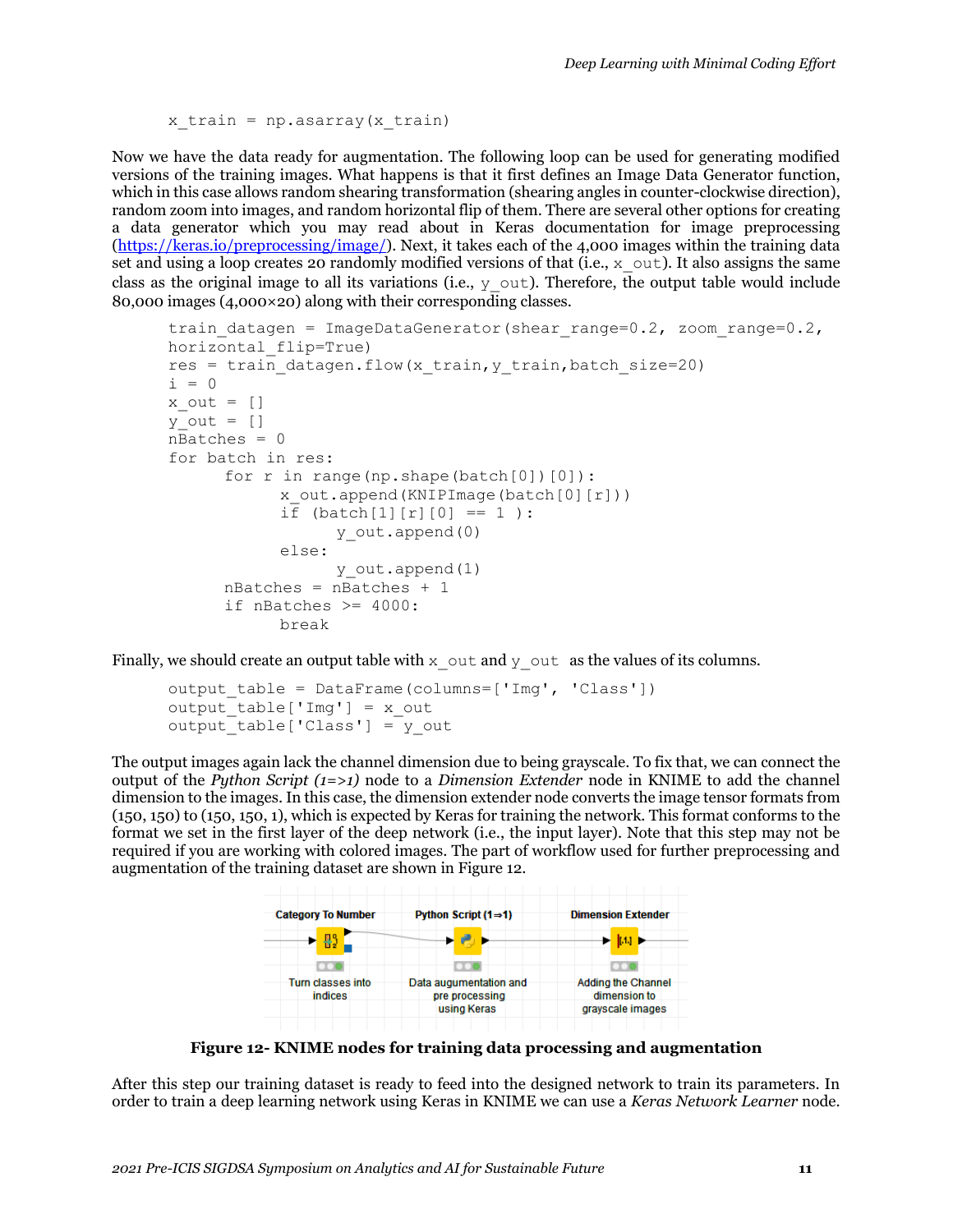This node requires two main input elements to operate; first it needs to be connected to the designed sequential network (i.e., a connection from the last dense layer to it). Also, the training data set (coming from the Dimension Extender node) has to be connected to the first data port of the learner node. There is also a third (optional) data port for connecting validation dataset to this node. In that case, during training we may monitor the accuracy and loss of the model with regard to both training and validation datasets and possibly stop the training process whenever we feel the model is going to be overfit to the training data. Due to using a relatively small dataset just for demonstrating purposes, we chose not to use this option. Nevertheless, it is a very handy option to consider, especially when the model's performance on the training and test datasets differs dramatically (i.e., overfitting).

The *Keras Network Learner* node has multiple tabs in its configuration dialog, each of which involve critical parameters to be set. In the first tab of this window (i.e., "Input Data" tab), we need to specify in which column of the input table our input data (i.e., images) exist. The second tab (Target Data) asks for the column in which the target variable exists, as well as the loss function to be used for training the network. While Keras provides us with a variety of *standard loss functions* (e.g., binary cross entropy, categorical cross entropy, hinge, mean absolute error, etc.), each of which appropriate for a specific group of problems, there is also an option to define a *custom loss function* in python and use that for training. We used *Binary Cross Entropy*, which is a common standard loss function for binary classification problems.

The next tab (i.e., *Options*) is where the main training parameters can be set. In this tab, we should specify the number of epochs, batch size, and the optimizer algorithm along with its hyper parameters. The choice of batch size usually depends on the nature of the task and data, and can vary between one single example to the whole sample in each step of training. In this example, we chose to set the batch size to 50. Also, proper number of epochs depends on the complexity of the task, the number of network parameters that need to be trained, and the data. Typically, we need to train the model multiple times with different number of epochs and observe the model's performance with regard to both training and test data, and then adjust it accordingly.

Once we set the learner parameters, we can start training the network by executing the *Keras Network Learner* node. Depending on the size of data, batch size, number of epochs, network architecture, and the processing capacities of the machine, the training step might take a while to complete. The KNIME's Keras integration provides the users with a very helpful option to monitor the learning process while it is going on. They provide real time information with regard to the loss, accuracy, the batch, and epoch being processed. In addition, users are provided with a "Stop Learning" button to manually stop the learning process whenever they feel the model is about to overfit the training data.

# *Deployment and Evaluation*

Once the network learner node execution is complete (or manually stopped by the user), we may apply the trained network weights to the test dataset we had set aside in the data partitioning step. The KNIME node designed for this purpose is *DL Network Executor.* It needs two main input elements to operate. First, it should get the trained network from the output of the *Keras Network Learner* node; and second, we should provide it with the test dataset coming from the second output port of the *Partitioning* node. Additionally, in the *Outputs* section of this dialog, we may add an output and specify the output layer of the network (i.e., the sigmoid dense layer in this case). Then we can confirm the changes and execute the node.

The output of this node is the input test data table plus an additional column indicating the probability of each image (record) being related to class 1 (i.e., Pneumonia in this case). These probabilities then need to be converted to the class labels to be comparable with the target variable. To this end, we may use a *Rule Engine* node to append a new column to the output table, in which every example with a predicted probability less than 0.5 is labeled as "Normal", and it is labeled "Pneumonia" otherwise. The output of the *Rule Engine* node will have two columns called Class and Prediction, which should be compared and contrasted in the next step to evaluate the model's performance.

The two main tools in KNIME for evaluating the performance of any binary classification problem are the nodes *Scorer* and *ROC Curve*. The scorer node compares the predicted categories against the real classes across the whole test dataset and returns the confusion matrix along with a table including various accuracy statistics (i.e., accuracy, sensitivity, specificity, precision, F-Measure, etc.). Also, ROC Curve node plots Receiver Operating Characteristics curve (true positive rate against false positive rate) which gives us a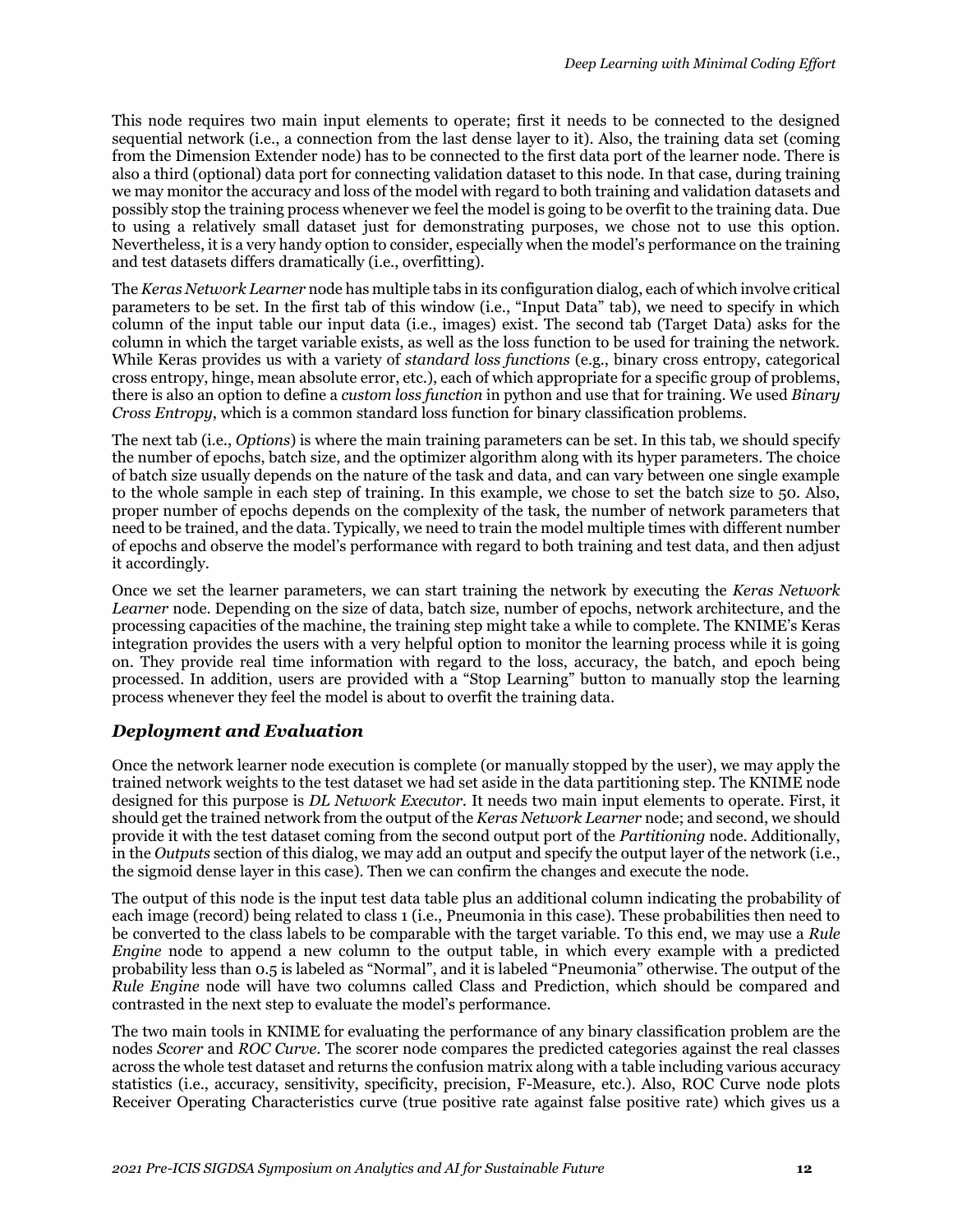general idea of how powerful the model in is distinguishing positive from negative cases in a binary classification problem (i.e., the higher the area under the ROC curve, the more powerful the distinction power of the model).

To plot the ROC curve, we first should specify which column from the input table contains the real class of the images (i.e., "Class" column). Then, we should tell KNIME which category among all possible class values is the *positive class value.* This is actually the category in which we are interested in practice. For instance, it is more critical to a physician to identify a patient with Pneumonia than a normal patient. Finally, we need to specify the column from the input table containing the predicted probabilities of the cases belonging to the positive class. This is, in fact, the column created during the network execution process on the test dataset.

Figure 13 demonstrates the accuracy statistics (output of the Scorer node) of the model. As shown, our image classification model has worked very well, with a 94% overall accuracy and a 94.3% sensitivity in classifying chest X-Ray images (Pneumonia). Also, the area under the ROC curve (0.9795) confirms the high ability of the model in distinguishing normal patients from those with Pneumonia.

| A Accuracy statistics - 2:287 - Scorer (Evaluation)                          |          |      |                                                   |      |    |       |       |                                                                                                                                |       |       |       |       |  |
|------------------------------------------------------------------------------|----------|------|---------------------------------------------------|------|----|-------|-------|--------------------------------------------------------------------------------------------------------------------------------|-------|-------|-------|-------|--|
| File Hilite Navigation View                                                  |          |      |                                                   |      |    |       |       |                                                                                                                                |       |       |       |       |  |
| Table "default" - Rows: 3   Spec - Columns: 11   Properties   Flow Variables |          |      |                                                   |      |    |       |       |                                                                                                                                |       |       |       |       |  |
|                                                                              | Row ID   |      | TruePo   T FalsePo   TrueNe   T FalseN   D Recall |      |    |       |       | $\boxed{D}$ Precision $\boxed{D}$ Sensitivity $\boxed{D}$ Specifity $\boxed{D}$ F-meas $\boxed{D}$ Accuracy $\boxed{D}$ Cohen' |       |       |       |       |  |
|                                                                              | Normal   | 469  |                                                   | 1277 | 33 | 0.934 | 0.859 | 0.934                                                                                                                          | 0.943 | 0.895 |       |       |  |
|                                                                              | Pnomonia | 1277 | 33                                                | 469  |    | 0.943 | 0.975 | 0.943                                                                                                                          | 0.934 | 0.959 |       |       |  |
|                                                                              | Overall  |      |                                                   |      |    |       |       |                                                                                                                                |       |       | 0.941 | 0.854 |  |



Figure 14 shows an overview of the KNIME workflow we used for model building and deployment. The nodes included in the network configuration, as well as the Preprocessing blocks in the workflow, were compacted into two separate KNIME meta nodes to reduce the clutter and to make the workflow more understandable. The raw image dataset, data preprocessing, and model building workflows (.knwf format, importable in KNIME) are available at <https://bit.ly/3lJmmak> or download and practice. As soon as you open the workflows provided KNIME automatically will identify required but missing extensions (e.g., KNIME image processing extensions) on your installed version and suggests to install them before running the workflow.



**Figure 14- An overview of the nodes and connections in the KNIME workflow**